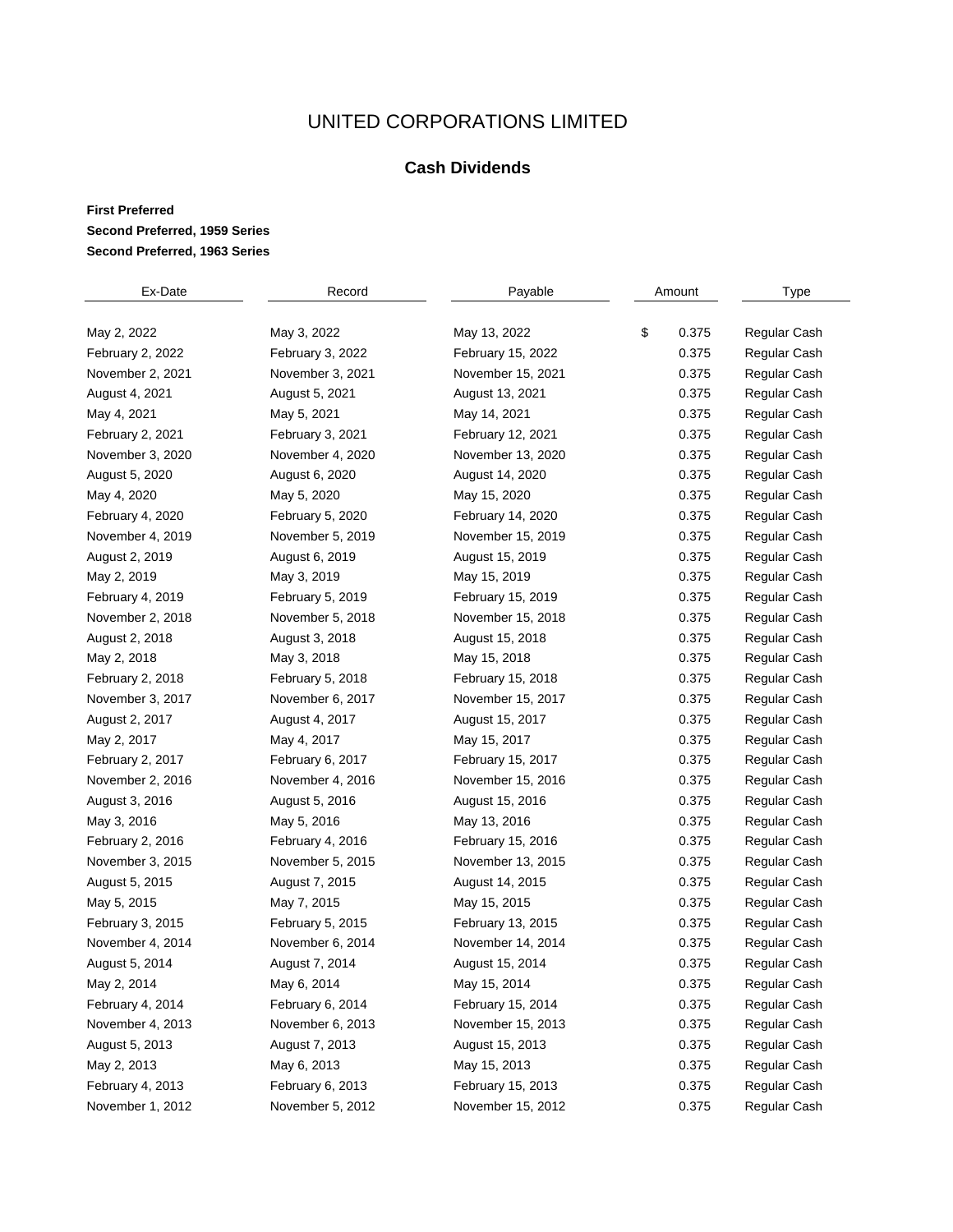| August 1, 2012   | August 3, 2012   | August 15, 2012   | 0.375 | Regular Cash |
|------------------|------------------|-------------------|-------|--------------|
| May 1, 2012      | May 3, 2012      | May 15, 2012      | 0.375 | Regular Cash |
| February 1, 2012 | February 3, 2012 | February 15, 2012 | 0.375 | Regular Cash |
| November 2, 2011 | November 4, 2011 | November 15, 2011 | 0.375 | Regular Cash |
| August 2, 2011   | August 4, 2011   | August 15, 2011   | 0.375 | Regular Cash |
| May 2, 2011      | May 4, 2011      | May 13, 2011      | 0.375 | Regular Cash |
| February 2, 2011 | February 4, 2011 | February 15, 2011 | 0.375 | Regular Cash |
| November 2, 2010 | November 4, 2010 | November 15, 2010 | 0.375 | Regular Cash |
| August 3, 2010   | August 5, 2010   | August 13, 2010   | 0.375 | Regular Cash |
| May 3, 2010      | May 5, 2010      | May 14, 2010      | 0.375 | Regular Cash |
| February 1, 2010 | February 3, 2010 | February 12, 2010 | 0.375 | Regular Cash |
| November 3, 2009 | November 5, 2009 | November 13, 2009 | 0.375 | Regular Cash |
| July 31, 2009    | August 5, 2009   | August 14, 2009   | 0.375 | Regular Cash |
| May 1, 2009      | May 5, 2009      | May 15, 2009      | 0.375 | Regular Cash |
| February 2, 2009 | February 4, 2009 | February 15, 2009 | 0.375 | Regular Cash |
| November 3, 2008 | November 5, 2008 | November 15, 2008 | 0.37  | Regular Cash |
| August 1, 2008   | August 6, 2008   | August 15, 2008   | 0.38  | Regular Cash |
| May 1, 2008      | May 5, 2008      | May 15, 2008      | 0.37  | Regular Cash |
| February 4, 2008 | February 6, 2008 | February 15, 2008 | 0.38  | Regular Cash |
| November 2, 2007 | November 6, 2007 | November 15, 2007 | 0.37  | Regular Cash |
| August 2, 2007   | August 7, 2007   | August 15, 2007   | 0.38  | Regular Cash |
| May 2, 2007      | May 4, 2007      | May 15, 2007      | 0.37  | Regular Cash |
| January 31, 2007 | February 2, 2007 | February 15, 2007 | 0.38  | Regular Cash |
| November 1, 2006 | November 3, 2006 | November 15, 2006 | 0.37  | Regular Cash |
| August 1, 2006   | August 3, 2006   | August 15, 2006   | 0.38  | Regular Cash |
| May 3, 2006      | May 6, 2006      | May 15, 2006      | 0.37  | Regular Cash |
| February 3, 2006 | February 7, 2006 | February 15, 2006 | 0.38  | Regular Cash |
| November 3, 2005 | November 7, 2005 | November 17, 2005 | 0.37  | Regular Cash |
| August 4, 2005   | August 8, 2005   | August 15, 2005   | 0.38  | Regular Cash |
| May 4, 2005      | May 6, 2005      | May 16, 2005      | 0.37  | Regular Cash |
| February 3, 2005 | February 7, 2005 | February 15, 2005 | 0.38  | Regular Cash |
| November 3, 2004 | November 5, 2004 | November 15, 2004 | 0.37  | Regular Cash |
| August 4, 2004   | August 6, 2004   | August 16, 2004   | 0.38  | Regular Cash |
| May 4, 2004      | May 6, 2004      | May 17, 2004      | 0.37  | Regular Cash |
| February 3, 2004 | February 5, 2004 | February 16, 2004 | 0.38  | Regular Cash |
| October 30, 2003 | November 3, 2003 | November 14, 2003 | 0.37  | Regular Cash |
| July 30, 2003    | August 1, 2003   | August 15, 2003   | 0.38  | Regular Cash |
| May 1, 2003      | May 5, 2003      | May 15, 2003      | 0.37  | Regular Cash |
| January 30, 2003 | February 3, 2003 | February 14, 2003 | 0.38  | Regular Cash |
| October 30, 2002 | November 1, 2002 | November 15, 2002 | 0.37  | Regular Cash |
| July 30, 2002    | August 1, 2002   | August 15, 2002   | 0.38  | Regular Cash |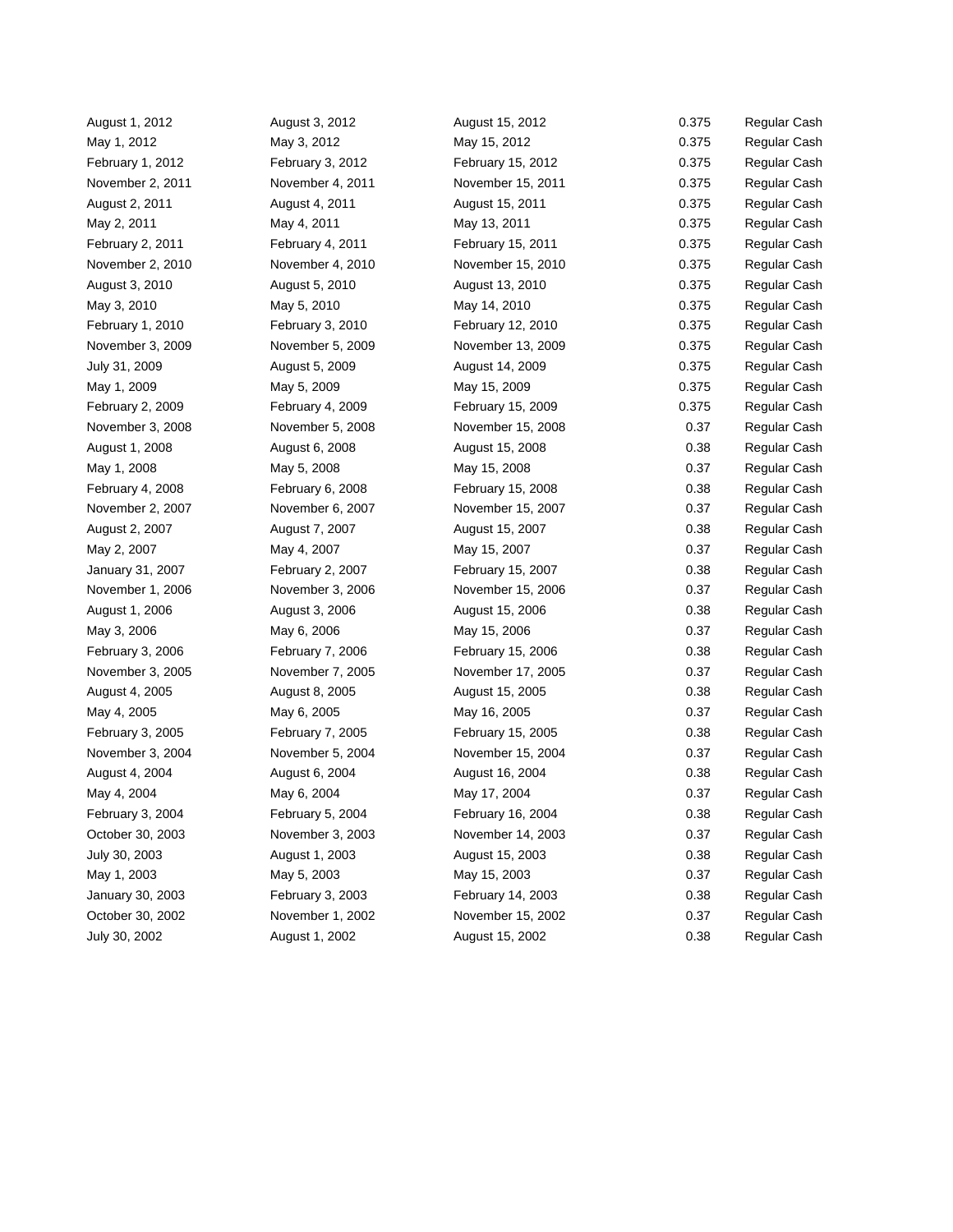## **Common Shares**

| Ex-Date          | Record           | Payable           | Amount |      | Type         |
|------------------|------------------|-------------------|--------|------|--------------|
|                  |                  |                   |        |      |              |
| June 28, 2022    | June 29, 2022    | July 15, 2022     | \$     | 4.50 | Special Cash |
| May 2, 2022      | May 3, 2022      | May 13, 2022      |        | 0.30 | Regular Cash |
| February 2, 2022 | February 3, 2022 | February 15, 2022 |        | 0.30 | Regular Cash |
| November 2, 2021 | November 3, 2021 | November 15, 2021 |        | 0.30 | Regular Cash |
| August 4, 2021   | August 5, 2021   | August 13, 2021   |        | 0.30 | Regular Cash |
| June 14, 2021    | June 15, 2021    | June 30, 2021     |        | 1.11 | Special Cash |
| May 4, 2021      | May 5, 2021      | May 14, 2021      |        | 0.30 | Regular Cash |
| February 2, 2021 | February 3, 2021 | February 12, 2021 |        | 0.30 | Regular Cash |
| November 3, 2020 | November 4, 2020 | November 13, 2020 |        | 0.30 | Regular Cash |
| August 5, 2020   | August 6, 2020   | August 14, 2020   |        | 0.30 | Regular Cash |
| June 12, 2020    | June 15, 2020    | June 30, 2020     |        | 1.09 | Special Cash |
| May 4, 2020      | May 5, 2020      | May 15, 2020      |        | 0.30 | Regular Cash |
| February 4, 2020 | February 5, 2020 | February 14, 2020 |        | 0.30 | Regular Cash |
| November 4, 2019 | November 5, 2019 | November 15, 2019 |        | 0.30 | Regular Cash |
| August 2, 2019   | August 6, 2019   | August 15, 2019   |        | 0.30 | Regular Cash |
| June 13, 2019    | June 14, 2019    | June 28, 2019     |        | 1.05 | Special Cash |
| May 2, 2019      | May 3, 2019      | May 15, 2019      |        | 0.30 | Regular Cash |
| February 4, 2019 | February 5, 2019 | February 15, 2019 |        | 0.30 | Regular Cash |
| November 2, 2018 | November 5, 2018 | November 15, 2018 |        | 0.30 | Regular Cash |
| August 2, 2018   | August 3, 2018   | August 15, 2018   |        | 0.30 | Regular Cash |
| June 14, 2018    | June 15, 2018    | June 29, 2018     |        | 0.78 | Special Cash |
| May 2, 2018      | May 3, 2018      | May 15, 2018      |        | 0.30 | Regular Cash |
| February 2, 2018 | February 5, 2018 | February 15, 2018 |        | 0.30 | Regular Cash |
| November 3, 2017 | November 6, 2017 | November 15, 2017 |        | 0.30 | Regular Cash |
| August 2, 2017   | August 4, 2017   | August 15, 2017   |        | 0.30 | Regular Cash |
| June 13, 2017    | June 15, 2017    | June 30, 2017     |        | 1.12 | Special Cash |
| May 2, 2017      | May 4, 2017      | May 15, 2017      |        | 0.30 | Regular Cash |
| February 2, 2017 | February 6, 2017 | February 15, 2017 |        | 0.20 | Regular Cash |
| November 2, 2016 | November 4, 2016 | November 15, 2016 |        | 0.20 | Regular Cash |
| August 3, 2016   | August 5, 2016   | August 15, 2016   |        | 0.20 | Regular Cash |
| June 13, 2016    | June 15, 2016    | June 30, 2016     |        | 1.33 | Special Cash |
| May 3, 2016      | May 5, 2016      | May 13, 2016      |        | 0.20 | Regular Cash |
| February 2, 2016 | February 4, 2016 | February 15, 2016 |        | 0.20 | Regular Cash |
| November 3, 2015 | November 5, 2015 | November 13, 2015 |        | 0.20 | Regular Cash |
| August 5, 2015   | August 7, 2015   | August 14, 2015   |        | 0.20 | Regular Cash |
| June 11, 2015    | June 15, 2015    | June 30, 2015     |        | 1.00 | Special Cash |
| May 5, 2015      | May 7, 2015      | May 15, 2015      |        | 0.20 | Regular Cash |
| February 3, 2015 | February 5, 2015 | February 13, 2015 |        | 0.20 | Regular Cash |
| November 4, 2014 | November 6, 2014 | November 14, 2014 |        | 0.20 | Regular Cash |
| August 5, 2014   | August 7, 2014   | August 15, 2014   |        | 0.20 | Regular Cash |
| June 11, 2014    | June 13, 2014    | June 30, 2014     |        | 0.73 | Special Cash |
| May 2, 2014      | May 6, 2014      | May 15, 2014      |        | 0.20 | Regular Cash |
| February 4, 2014 | February 6, 2014 | February 15, 2014 |        | 0.20 | Regular Cash |
| November 4, 2013 | November 6, 2013 | November 15, 2013 |        | 0.20 | Regular Cash |
|                  |                  |                   |        |      |              |